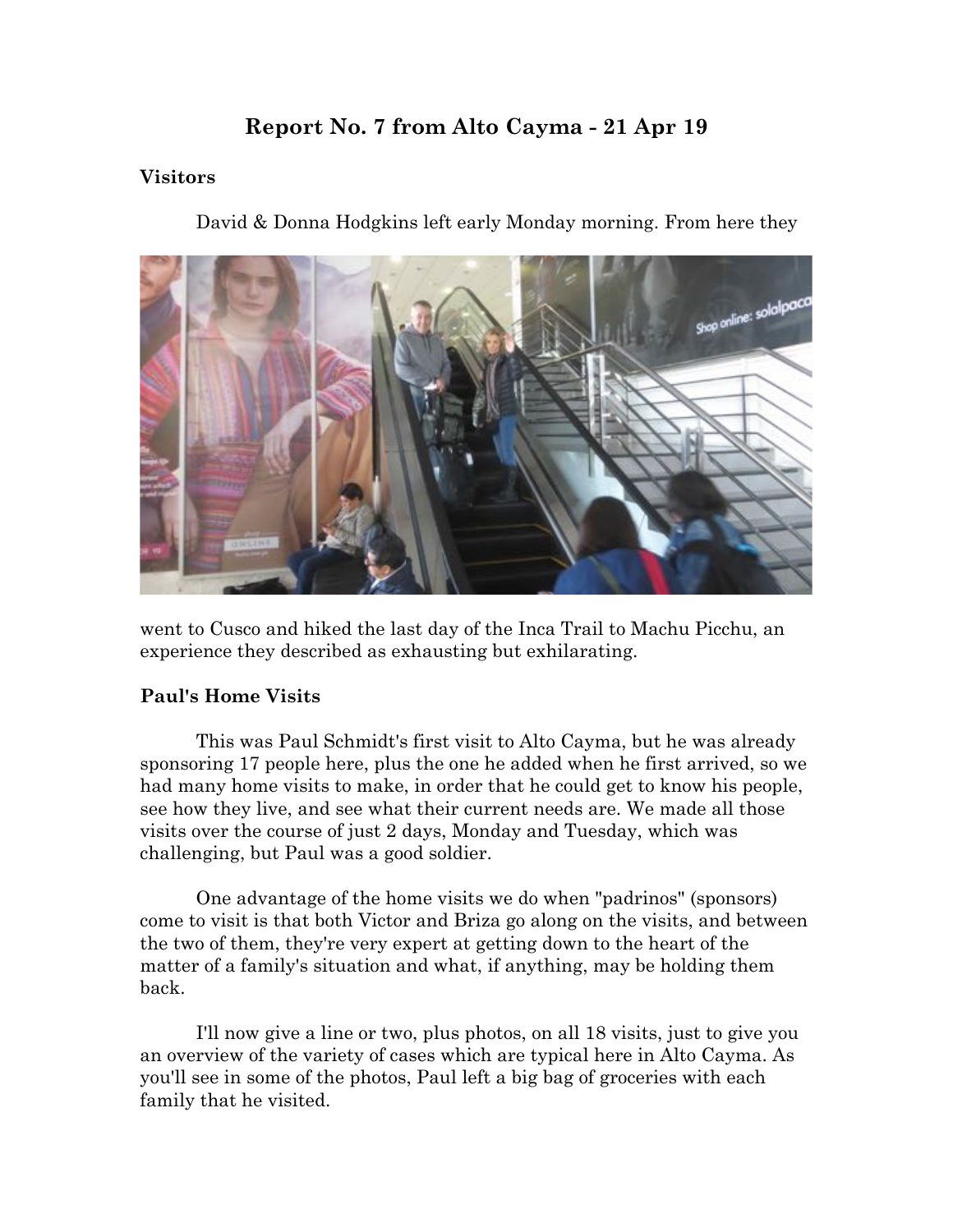**Sr. Tiburcio** is 85 years old. He is no longer capable of taking proper care of himself, but his 37-year old daughter, Adela, lives with him



and takes care of him before and after her own long workday. We were so impressed with Adela's concern for her father that we decided to pay for a

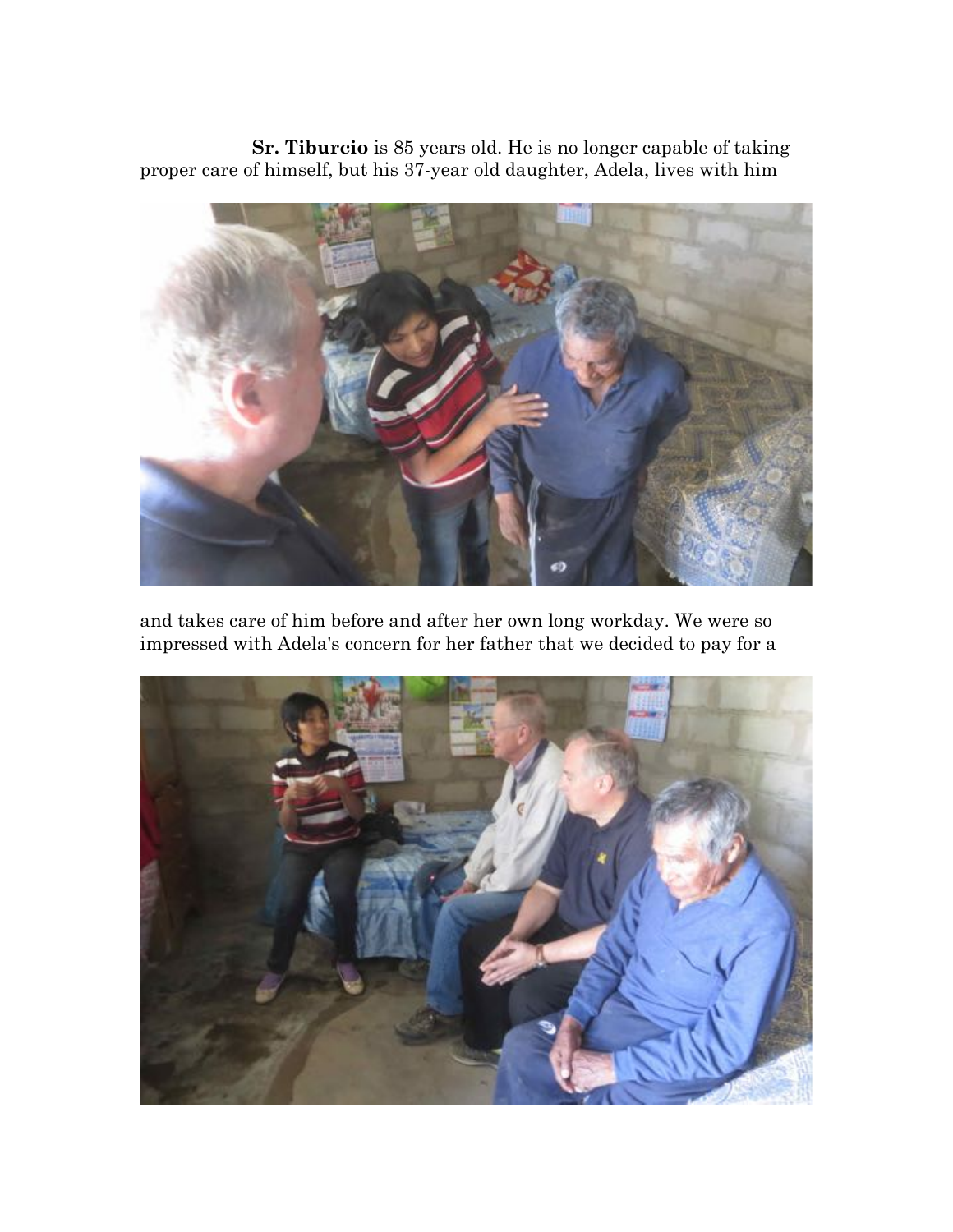dental exam and treatment for her as a reward.



**Sr. Leoncio** also lives alone, in a one-room house which is too

small for him. Victor entered into a "contract" with him as to how they could



work together to add a 2nd room to Leoncio's house.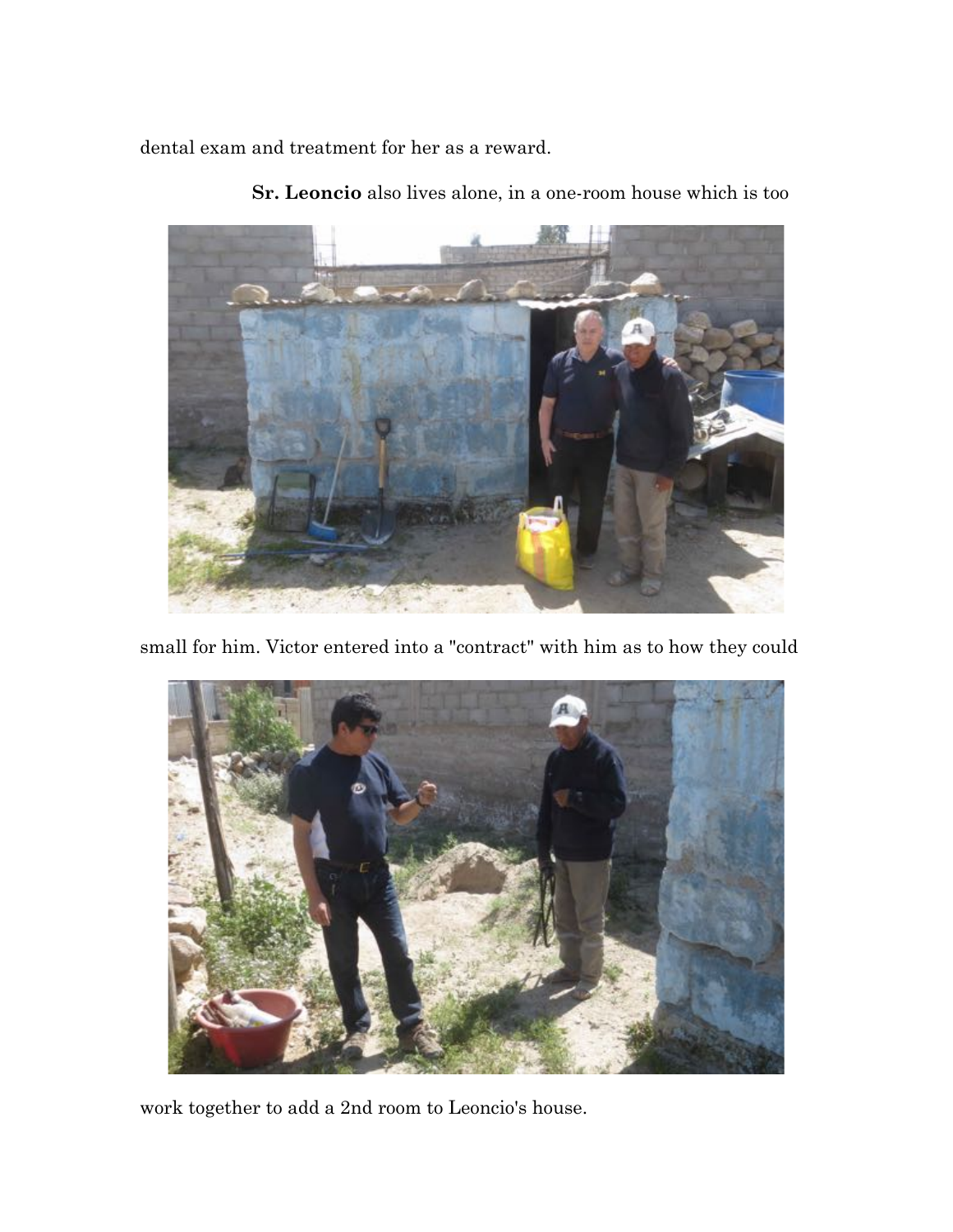**Sr. Belizario** is a cheerful old fellow who dedicates his time to taking care of his wife, who has been wheelchair-bound since she had to have



a leg amputated.



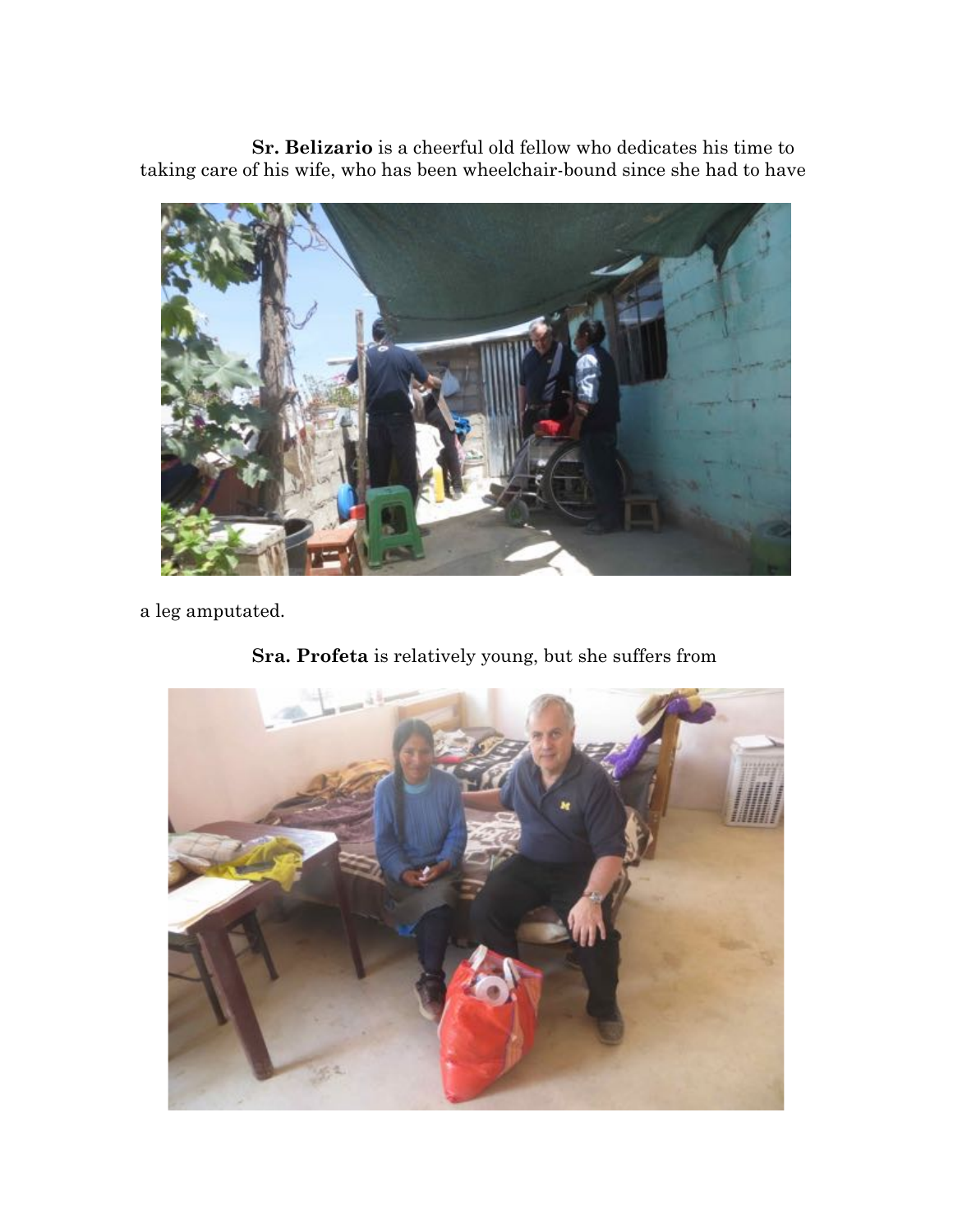rheumatoid arthritis so bad that she can't leave her house, except in a case of true necessity.



**Jhoselyn** is a 15-year old girl. Paul bought a prefab house for

her family a few years ago, and it's still in beautiful shape.

**Diana** is a young girl who is mature and responsible beyond her

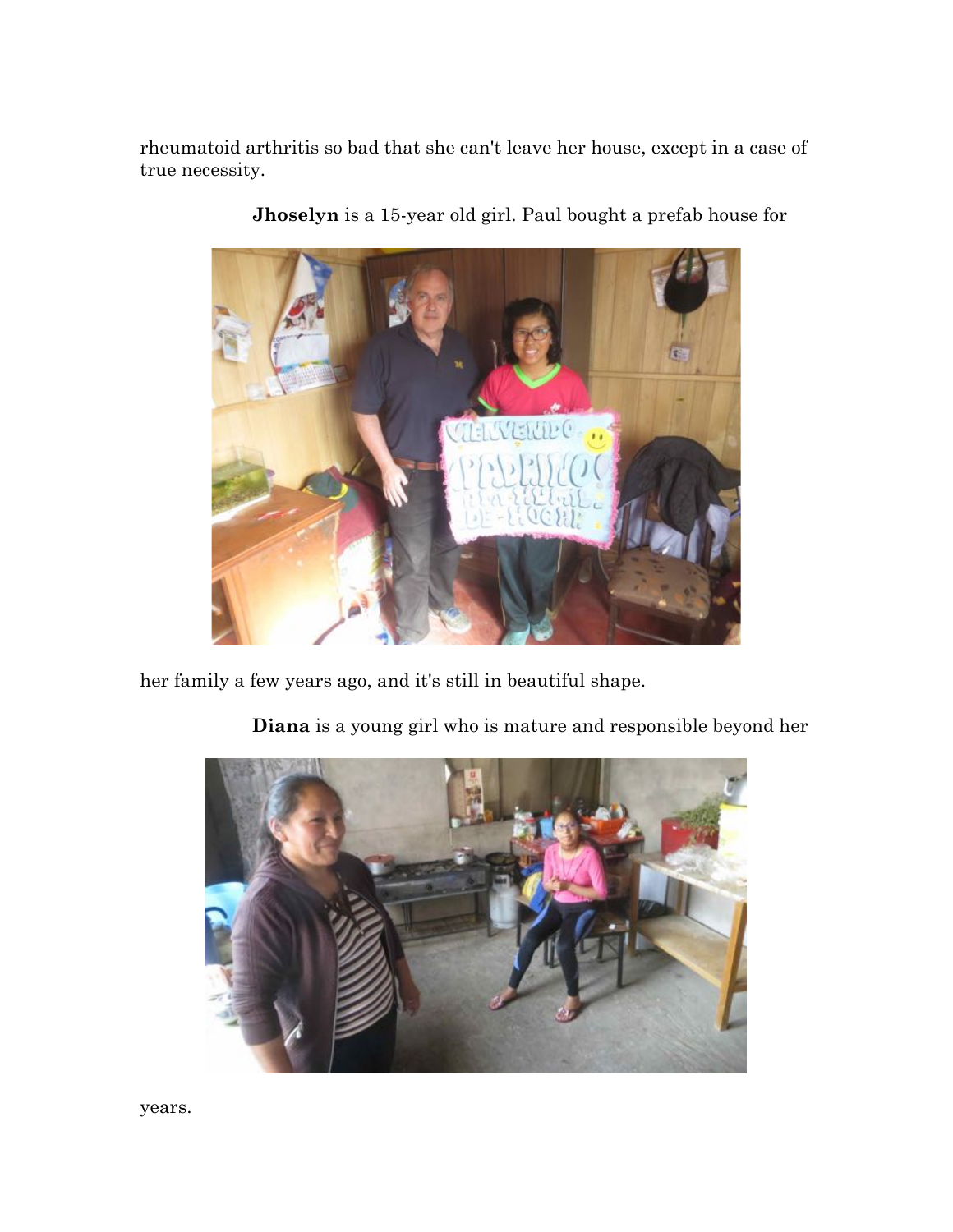

**Juan Elias** is a "Renaissance Man" in miniature. He's won so many

awards for so many different things that he scarcely has room to store them.



**Gabriela** lives with just her mother and her sister, because her father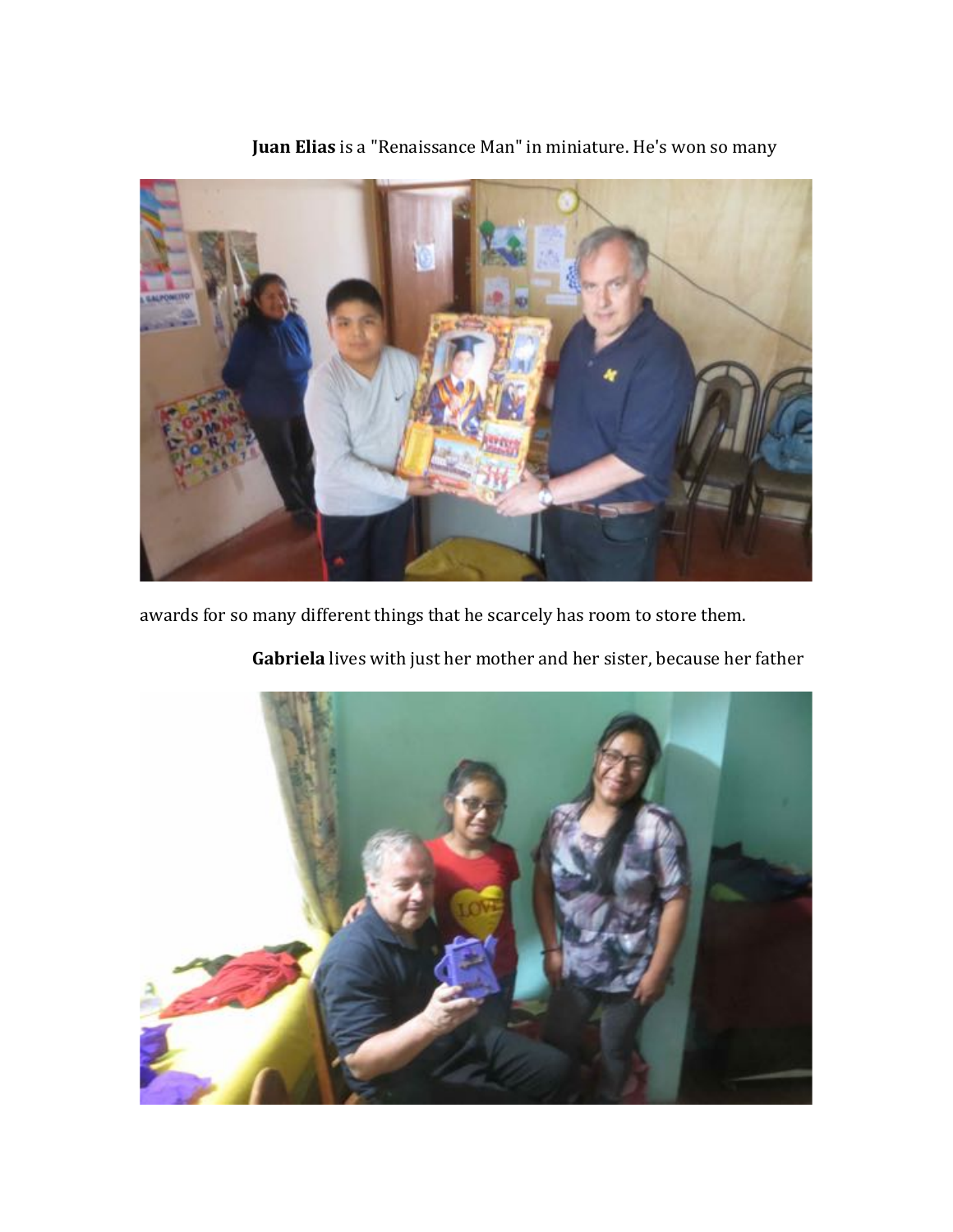committed suicide 4 years ago. They gave Paul a wooden teabox in the shape of a teapot, which they had made themselves.



**Jessibel** is a severely retarded little girl who needs expensive

medications, which her mother struggles to pay for. Jessibel's older sister, Jennifer, narrowly missed gaining admission to study Law in the National University, and we're going to evaluate her as a candidate for sponsorship in our Bridge to Opportunity program.

**Roberto** is a 14-year old boy with one little brother. The boys and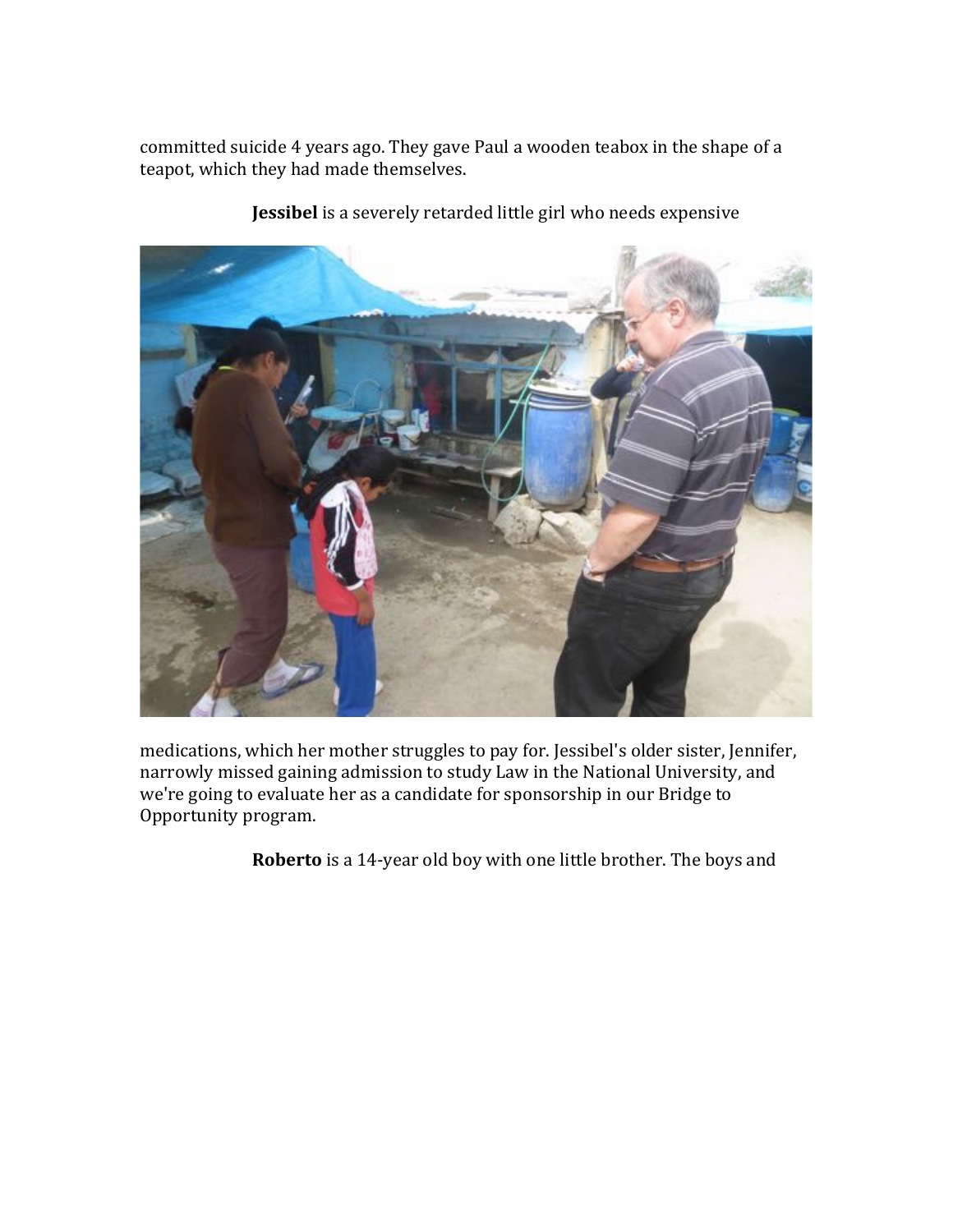

their mother need help of many kinds, since the father abandoned the family and is not complying with the support he had promised to send.



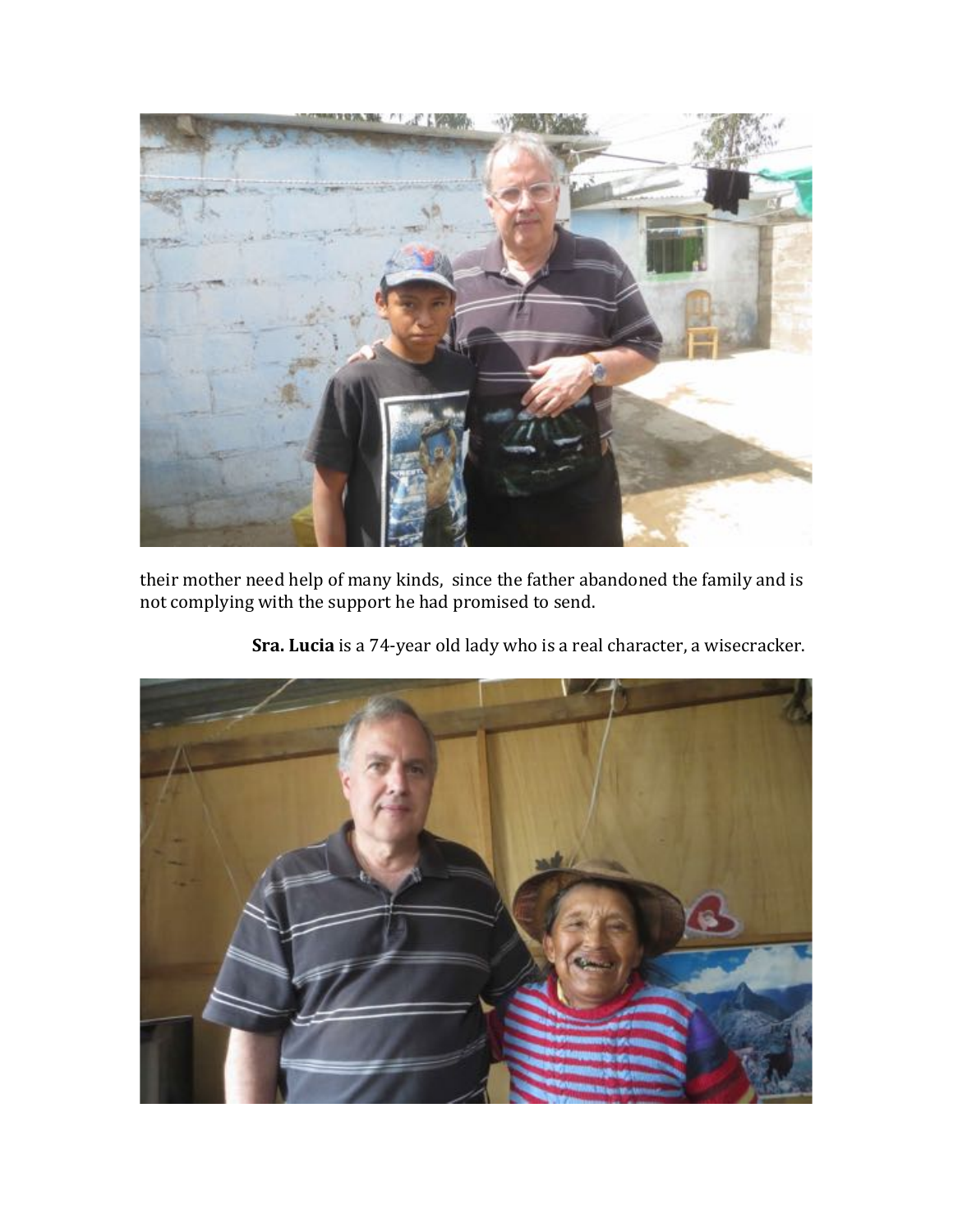Unfortunately, she speaks only Quechua, so I wouldn't have understood a thing she said even if her mouth were not full of the coca leaves that she chews constantly.  $\cdot$ -)



**Mariluz** is the nominal "ahijada" (sponsoree), but Paul is

actually sponsoring her whole family, because her father is in treatment for cancer and can't work, and he has a large family with many needs.

**Sra. Petrona** is the woman I reported on last week, whom

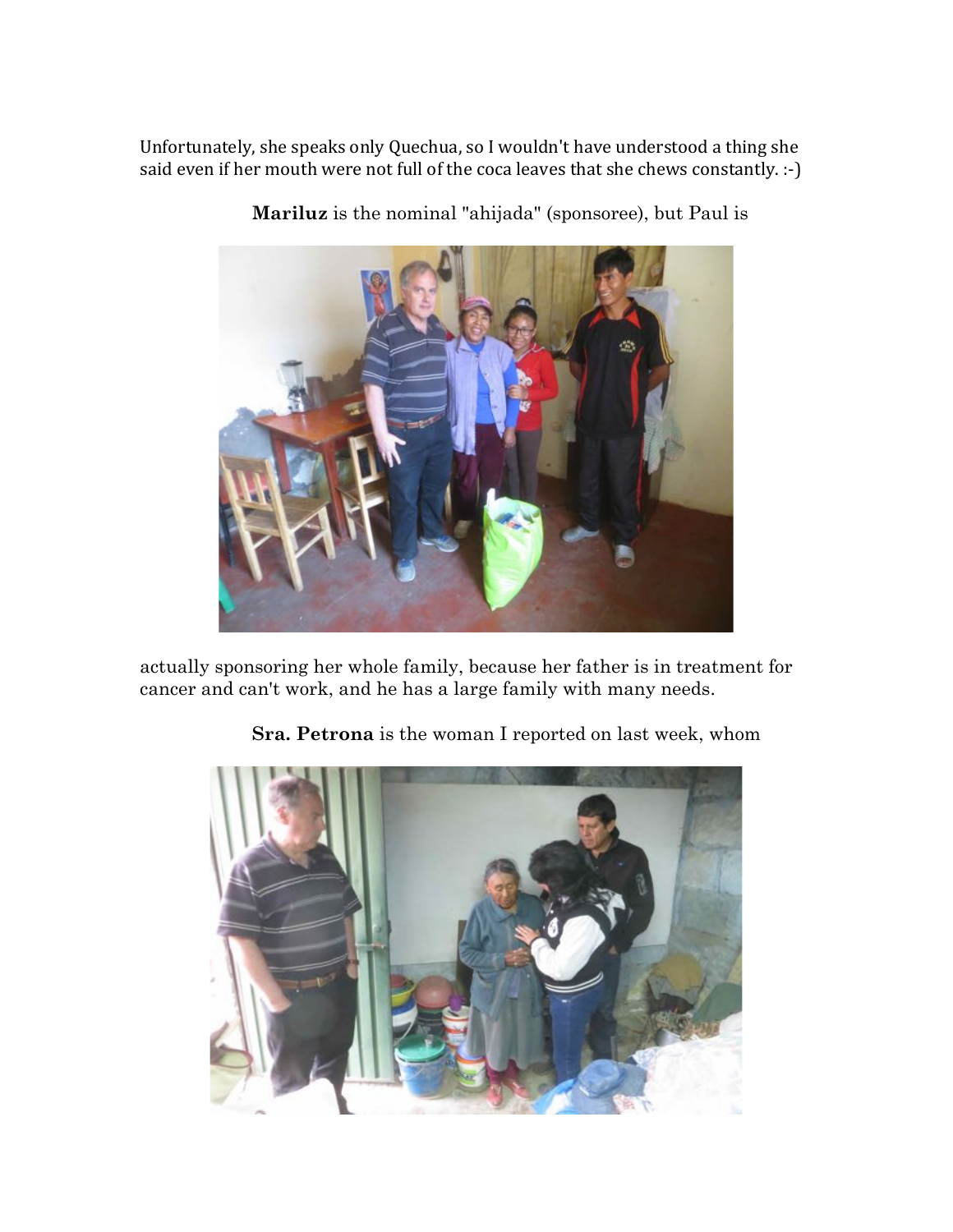Carmen had brought to the office and Paul had agreed to sponsor on the spot. She works as a recycler, and her house looks like it. :-)



**Kenyo**, Paul's only student sponsoree, is studying Civil

Engineering, but he is learning that getting through the university can be challenging in more ways that just the classwork and exams.



**Briseht** and her brother largely take care of themselves while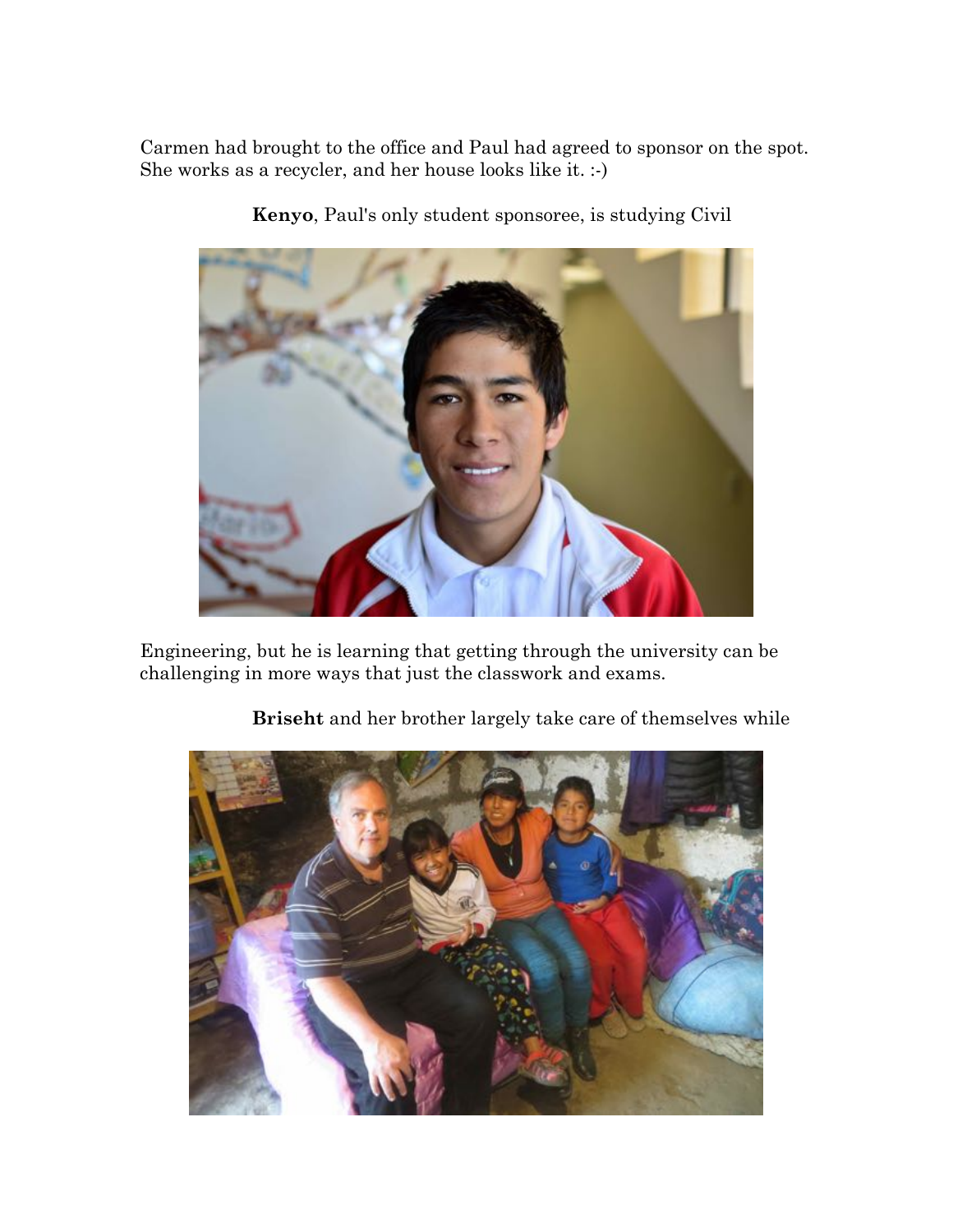their mother works long hours. Victor offered to take them to the movies as a reward for their responsible behavior.



**Shantal** and her family were moved to tears by Paul's

generosity, and were very appreciative. This family always lends a hand when there's something that needs to be done.



**Franz and Nieves** are grandson and grandmother. Last year,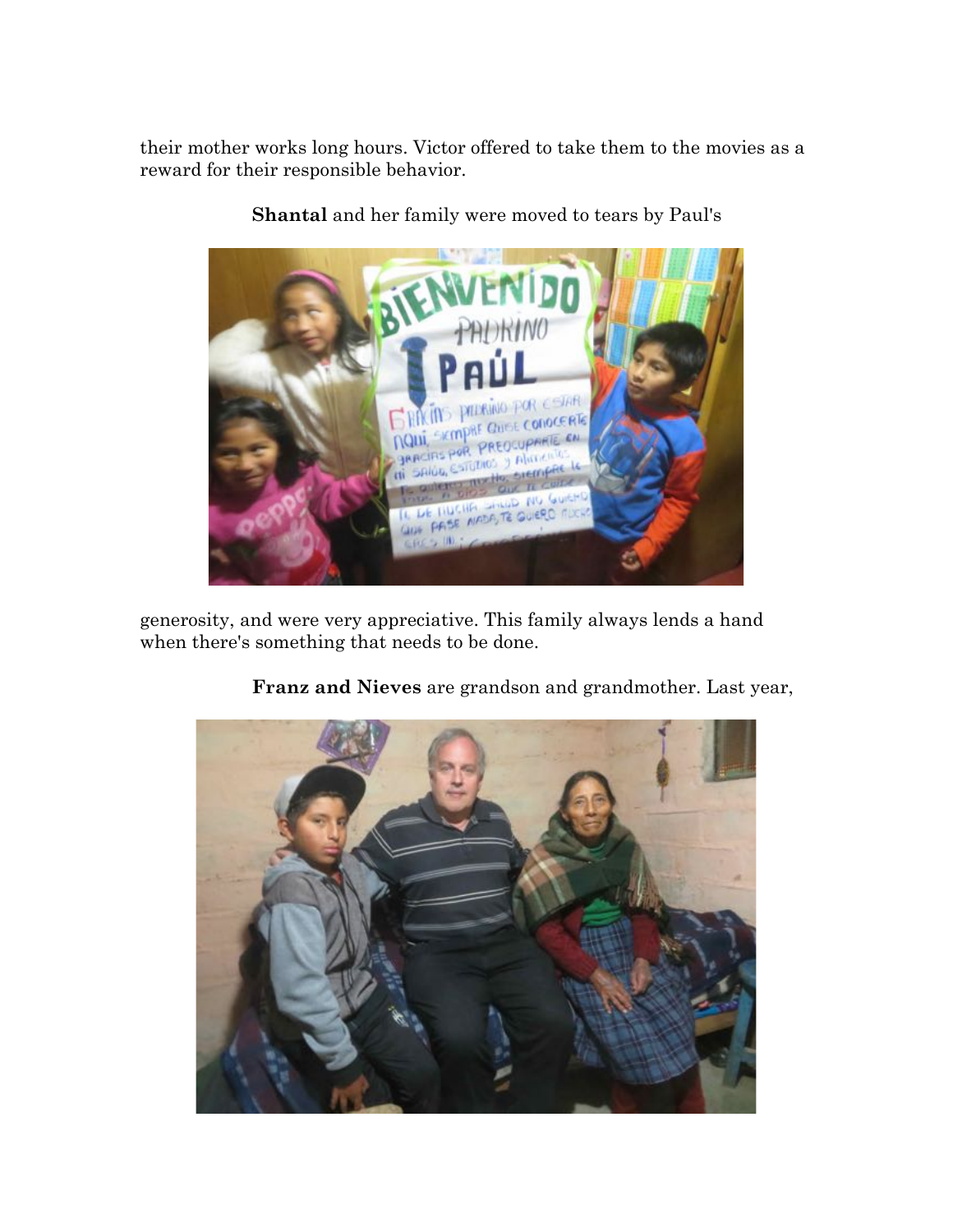Victor allowed Franz to come on a camping trip while he was still "too young", but he behaved very responsibly. Nieves lives with Franz and his parents, and occupies a room constructed at the back of the family's lot.

#### **Carmen & Javier**

Our home visits with Paul in Mujeres con Esperanza on Monday morning were interrupted when Carmen, a woman who lost her oldest son to leukemia a year ago, came out and asked Victor and I to talk to her husband, who was home for Holy Week from working in the mines. She said he was threatening to take their other 2 children away from her. We talked to him,



man to man, and found out that, as always, there were two sides to the story, and that the main problem was that the couple didn't communicate well. Instead, each was assuming motives and actions on the part of the other which were erroneous. We asked them both to commit to come to our office and meet with Gregorio, our part-time psychologist. They did both come on Tuesday morning, as promised. We will continue to follow this case closely.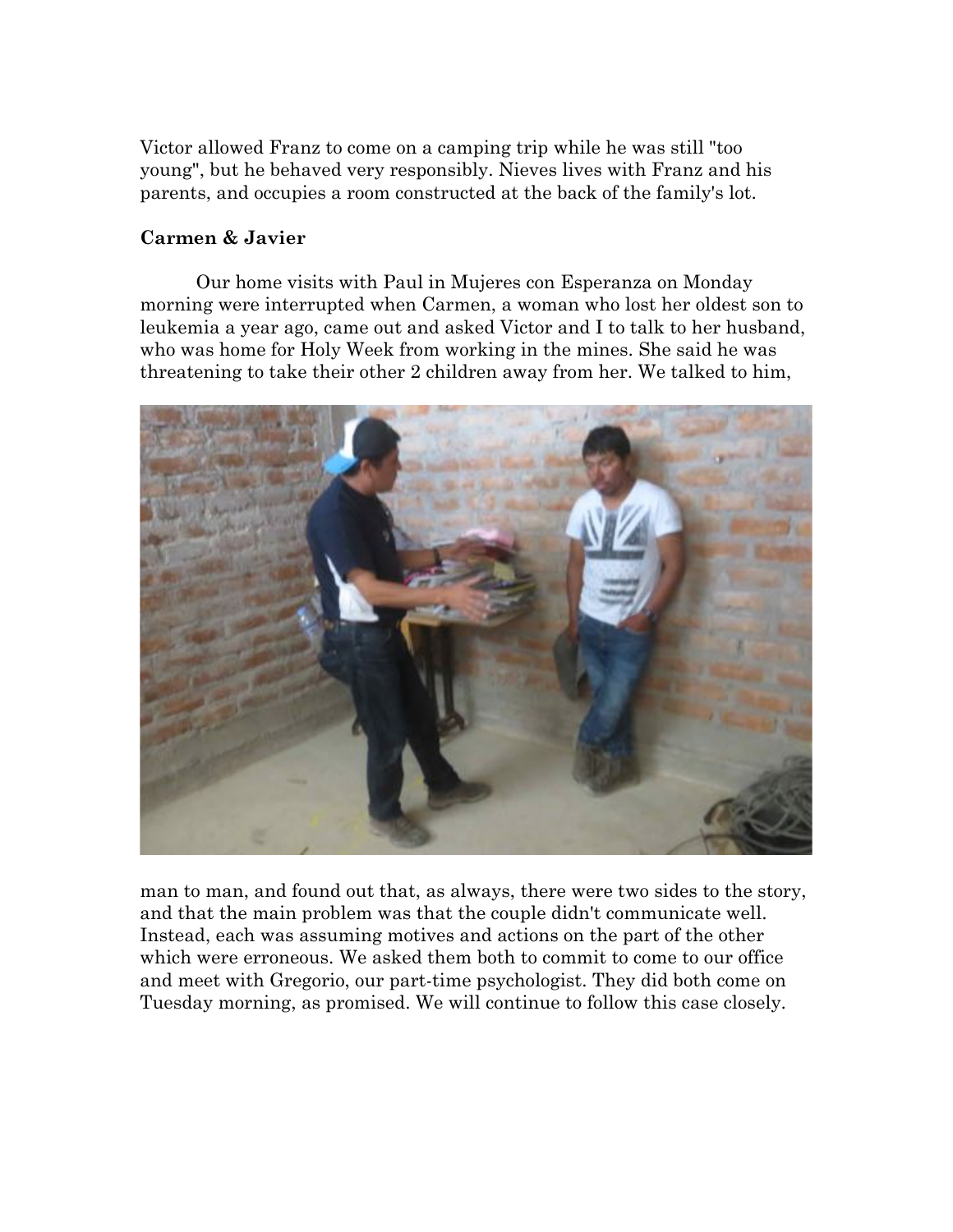#### **Jimmy Aquise**

On Tuesday morning, Victor and I met with Jimmy Aquise, who has always been one of our favorite kids in the Acercándonos program, and now



in Salir Adelante. We learned that after he took the exam to study Accounting in the National University and failed to get in (by a narrow margin), he became concerned that he was "losing time", so he set out on a self-designed 3-pronged strategy - work in the mornings, study Accounting in a technical institute in the afternoons, and study for the next university entrance exam on his own in the evenings. We talked it over with him, and convinced him to improve his chances for the university exam by studying in an academy in the mornings, with support from our Bridge to Opportunity program, instead of working.

On the one hand, I admire the initiative some of these kids show, but on the other hand, I wish they'd come and consult with us before they launch off on a new plan, because multiple heads are often better than one.

#### **Paul's Departure**

The last day Paul was here, we captured his handprint on our Wall of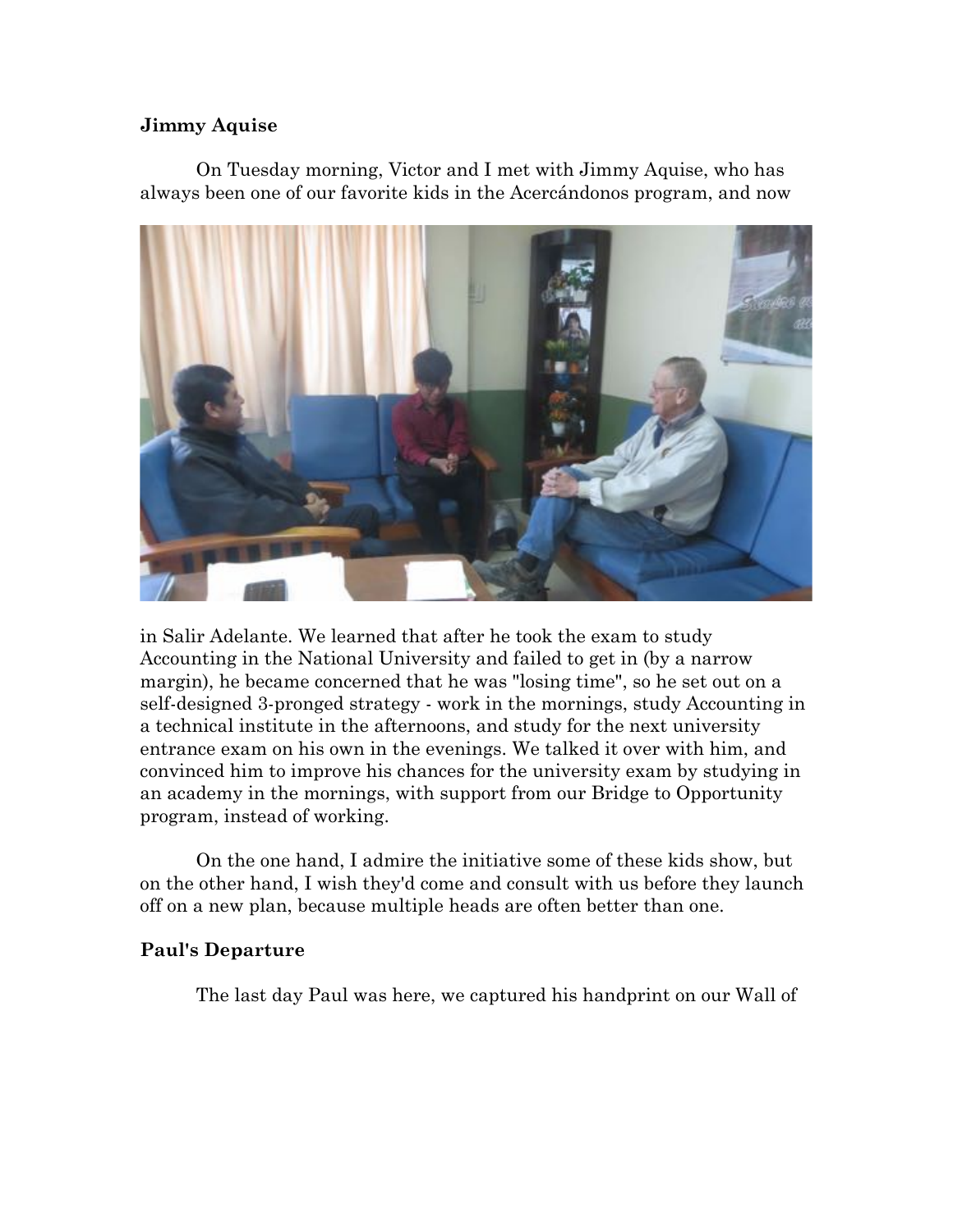

Fame. The ladies in our office had enjoyed working with Paul, and asked him



to come back soon, bringing his wife with him next time. He left Arequipa,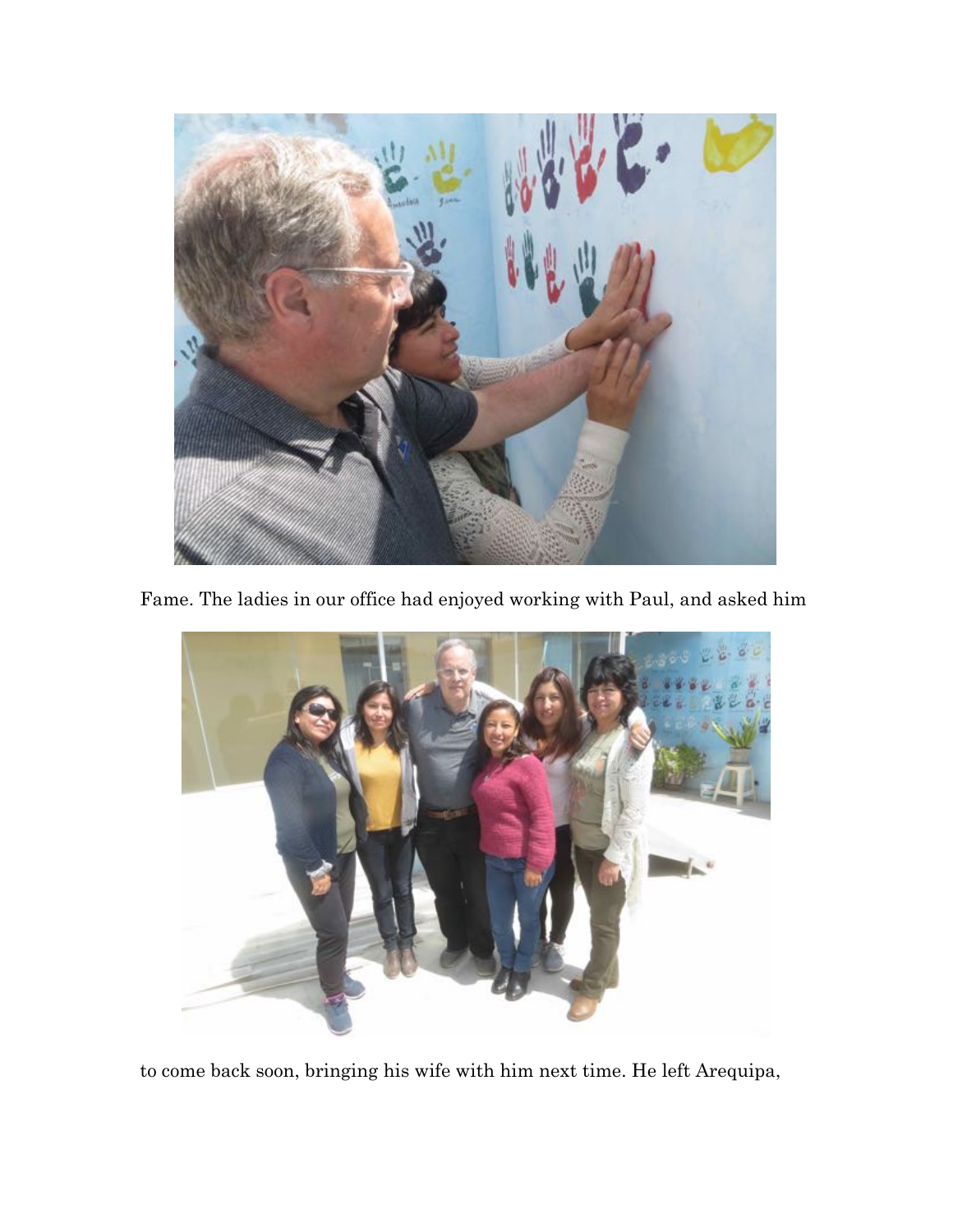

bound for Lima, on Wednesday evening.

## **Jueves Santo (Holy Thursday, or Maundy Thursday)**

Father Alex held a beautiful service on Holy Thursday, including

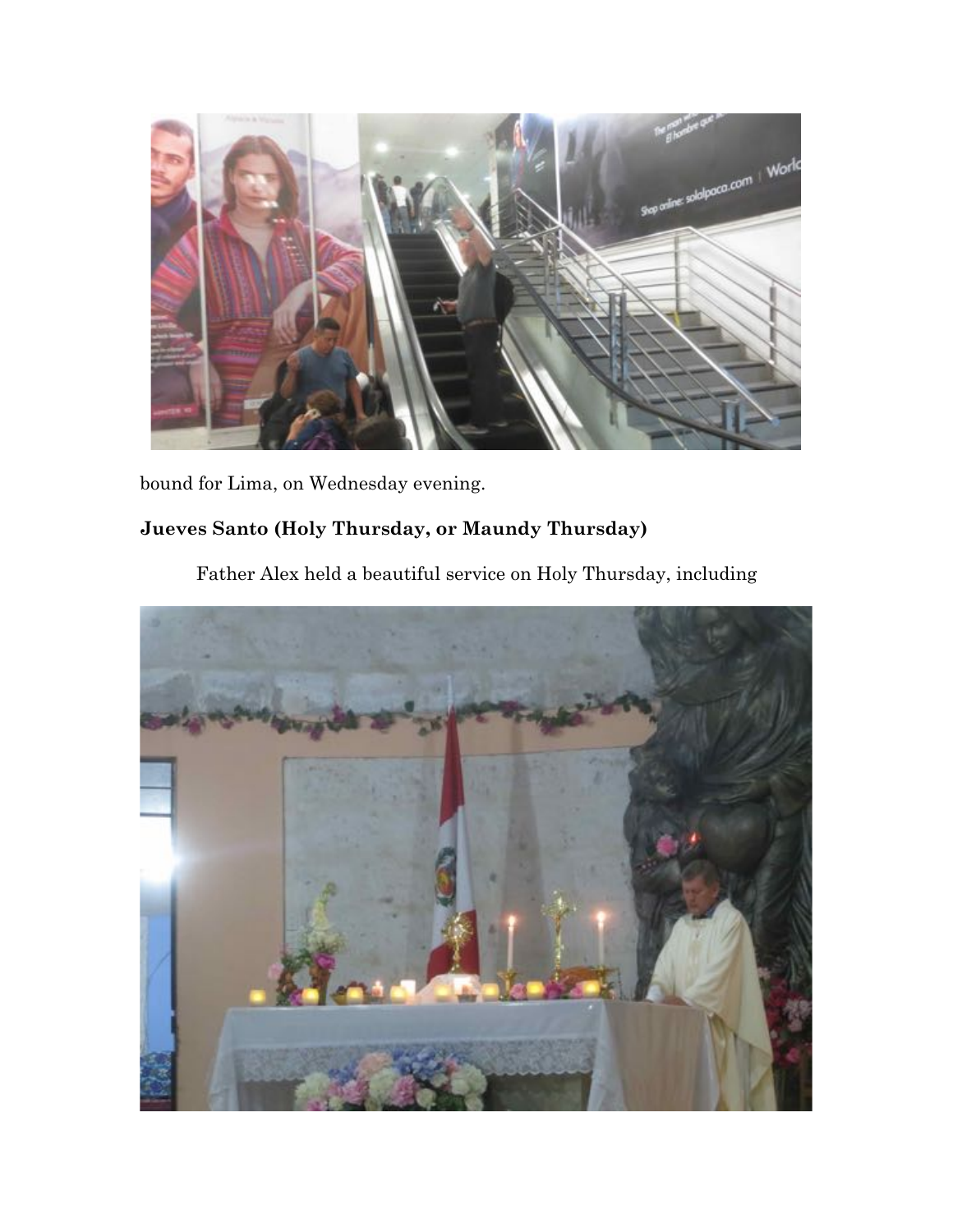

washing the feet of people from the community who were dressed to

represent the Disciples. Not only was the service very beautiful, but his message concerning servant leadership was very powerful.

### **Visitor for a Day**

Julia King came up to spend all day Saturday with us. She's a physical therapist from Charlotte who is finishing an 8-month stay in Arequipa where she's been learning Spanish (and very well, I might add) in preparation for moving on to Cusco to work in a mission clinic there.

Since this was the 3rd Saturday of the month, she got to participate in our Salir Adelante meeting in the morning. She heard Gina give a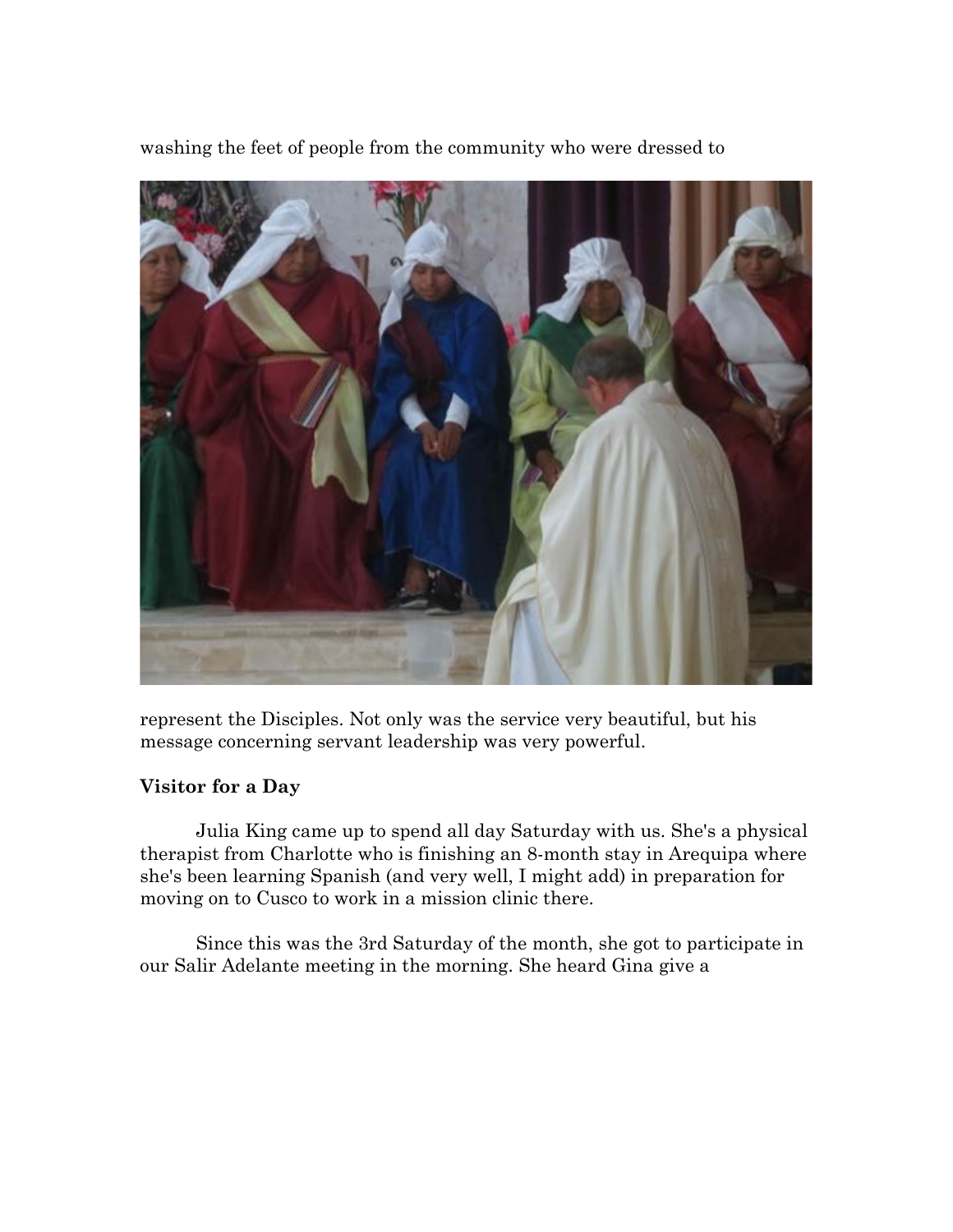

presentation on a topic from her field of Industrial Engineering. She also got



a chance to meet and chat with some of the students individually.

This meeting gave me the opportunity to introduce Alejandrina to her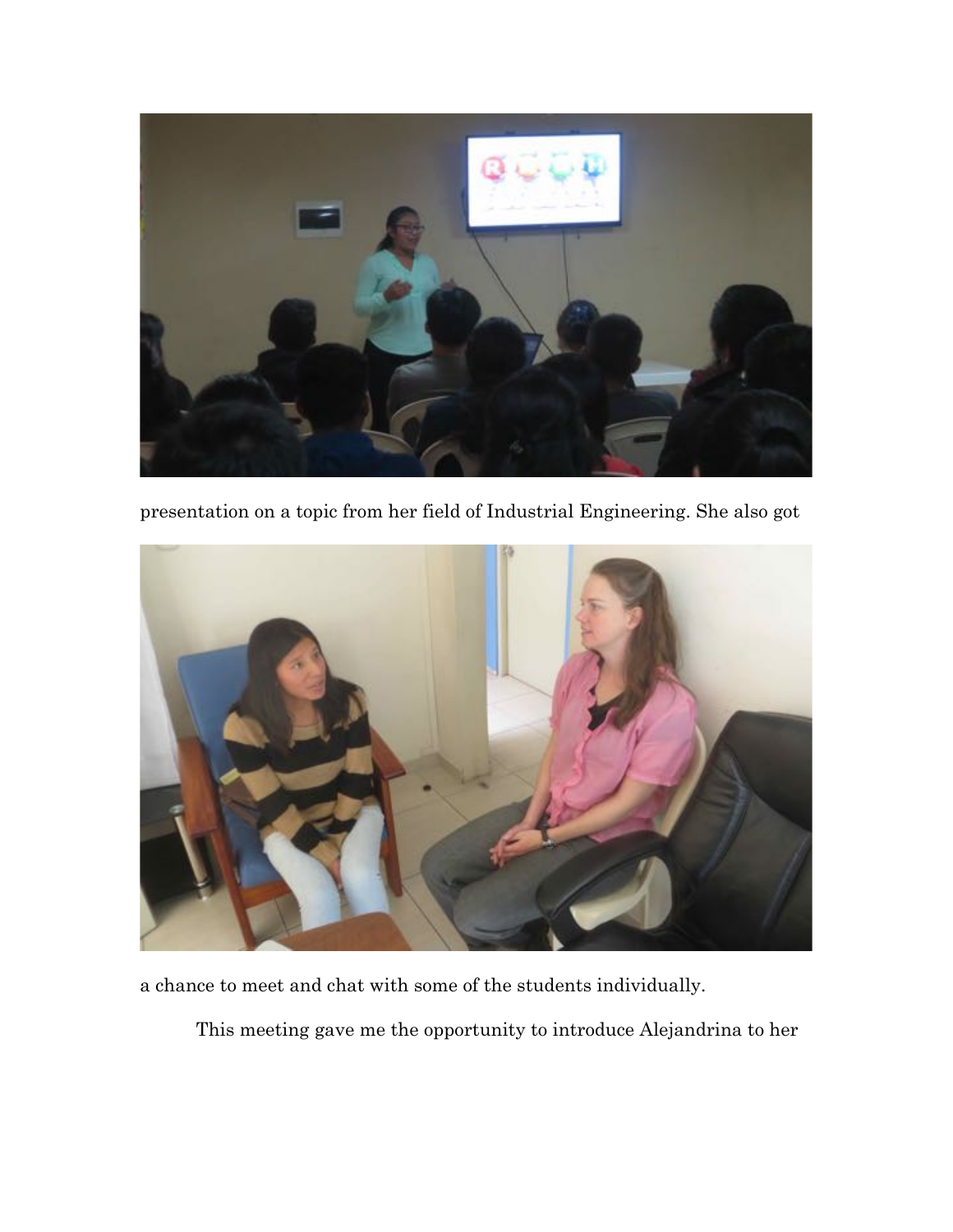

"brother", Gabriel, and her "sister", Liliana, the other two students her padrinos were already sponsoring. Now they're a "family" of three.

Since this was to be my last meeting with the students before heading back to the States again, all 40-some of those present said goodbye to me all



at once with a group hug - what fun! After that, we took a slightly more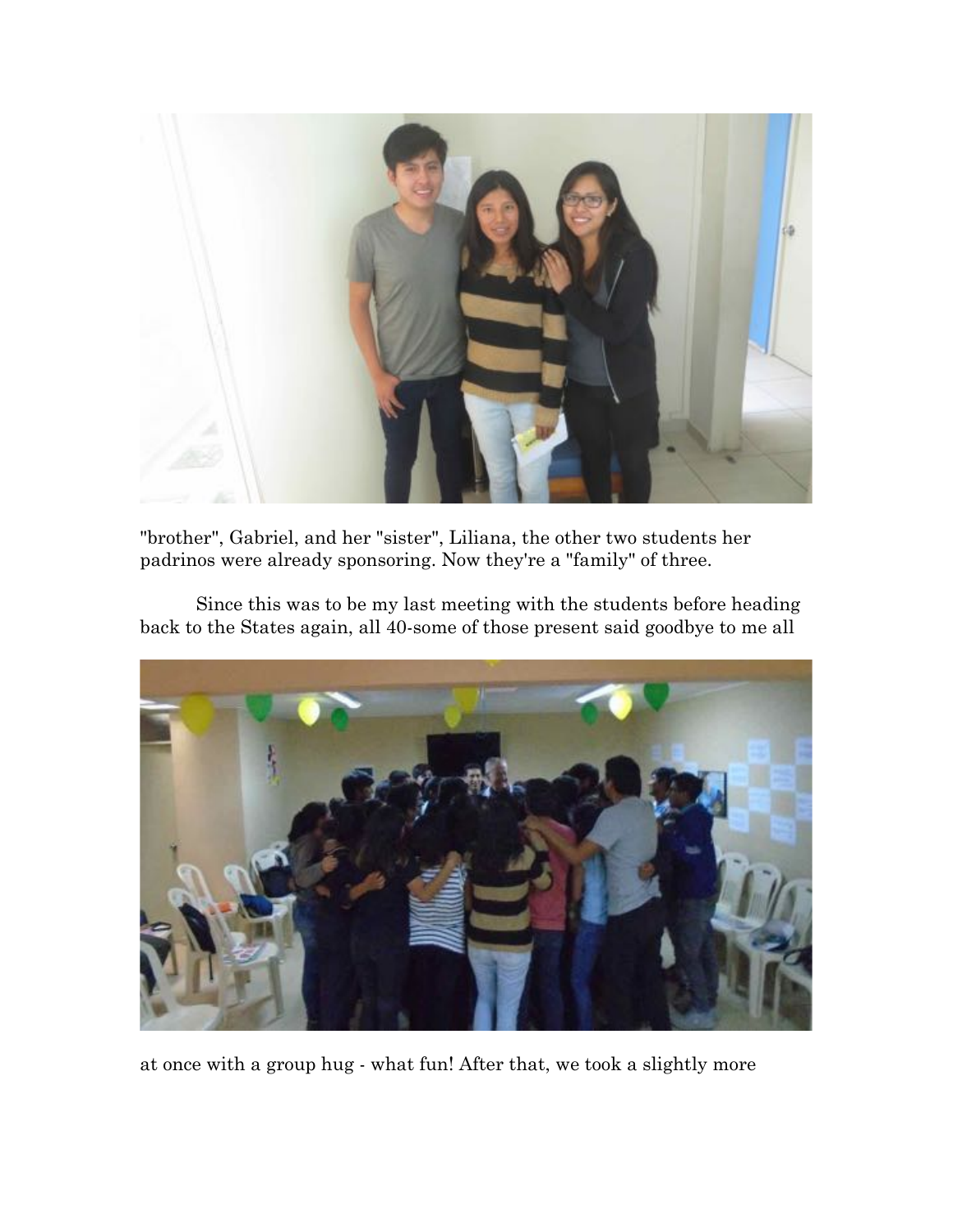

formal group picture.

On Saturday afternoon, Julia also got to participate in our monthly



Acercándonos Birthday Party.